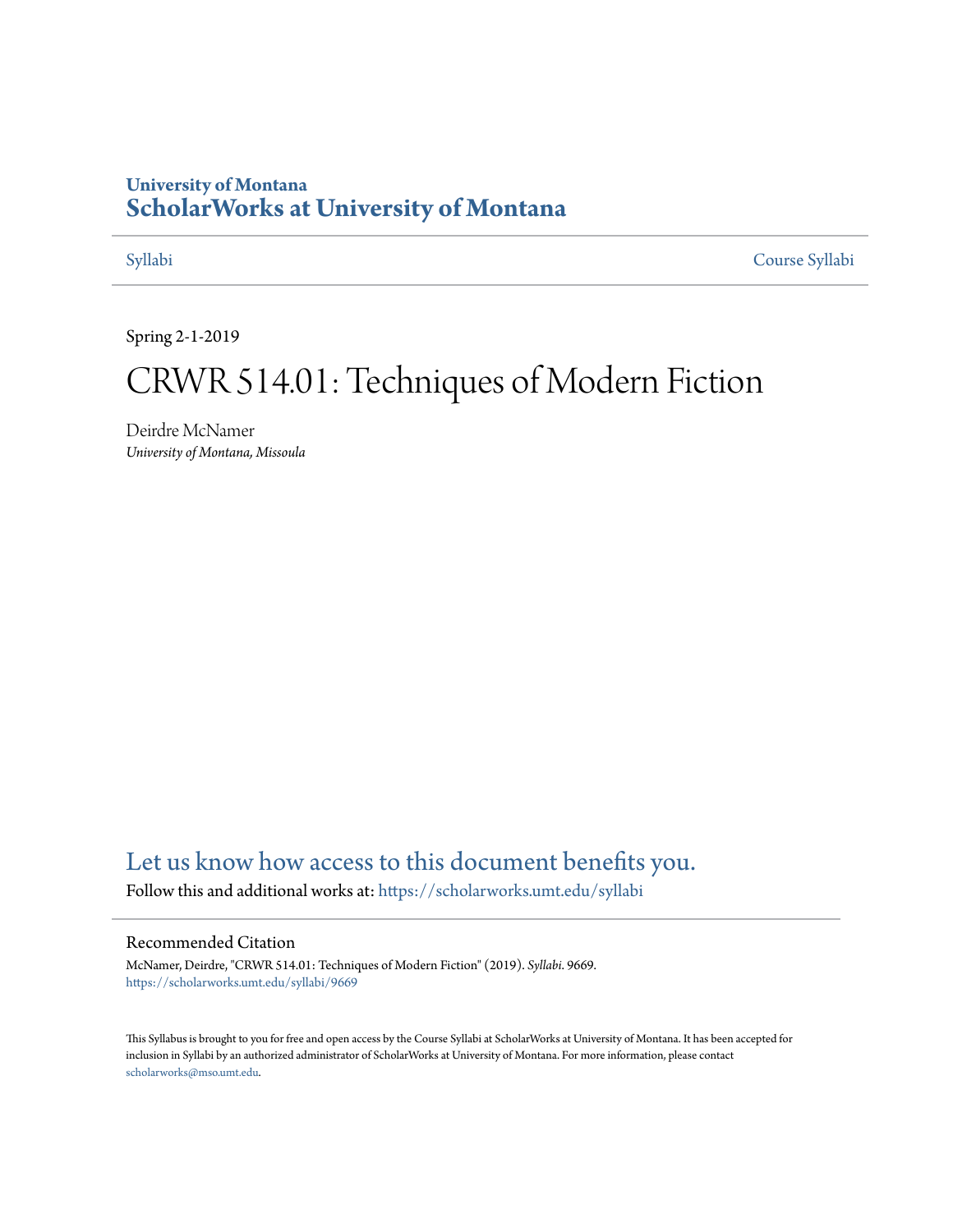### **CRWR 514, Sec.1 ---- Techniques of Modern Fiction: Women from the Sticks**

#### **Instructor Information:**

- Instructor: Deirdre McNamer
- $\triangleright$  Office: LA 116
- [Email:](mailto:Deirdre.mcnamer@mso.umt.edu) Deirdre.mcnamer@mso.umt.edu
- $\triangleright$  Office hours: Wednesdays from 1 p.m. to 4 p.m. and by appointment.

### **Course Description:**

Women from the Sticks: Reading and Writing Eudora Welty, Louise Erdrich and Alice Munro. In this class, we will function as writers/investigators who ask these kinds of questions: Is there a relationship between rural sensibilities and fictional form? Do narratives focused on close-knit communities employ a distinctive sense of time? Do these writers, and others we'll discuss, place a unique emphasis on the spaces surrounding, or occurring within, the ostensible subject?

We will look very closely at the work of these writers and several others. You will write responses to the readings; do imitations; give a talk that accompanies a story you've written and describes a conversation between the two; and expand upon the talk, again accompanied by either a substantive rewrite of your story or an essay of 7-10 pages.

### **Learning Outcomes:**

- 1. That you leave the class with a strong sense of how these writers, in their fiction, interacted with their physical and social environments and with their positions (as a Southerner, a Native American and a Canadian, respectively) beyond the borders of American urban literary culture.
- 2. That this close reading, the discussions that result, and the fiction or analysis you create will enhance your ability to shape your ongoing work in interesting, possibly new, ways.

### **Required Textbooks:**

*The Red Convertible,* Louise Erdrich, Harper Perennnial; *Family Furnishings: Selected Stories, 1995-2014,* Alice Munro, Vintage International; *Collected Stories of Eudora Welty,*  Harcourt Brace.

### **Required Assignment and Tests:**

- Close reading of three stories per week. A 2-page (or longer) response to one of them. An imitation can be substituted for two of the responses during the course of the semester.
- One story of your own accompanied by a verbal presentation in class that explores the ways in which your work converses with the work of one of the three writers.